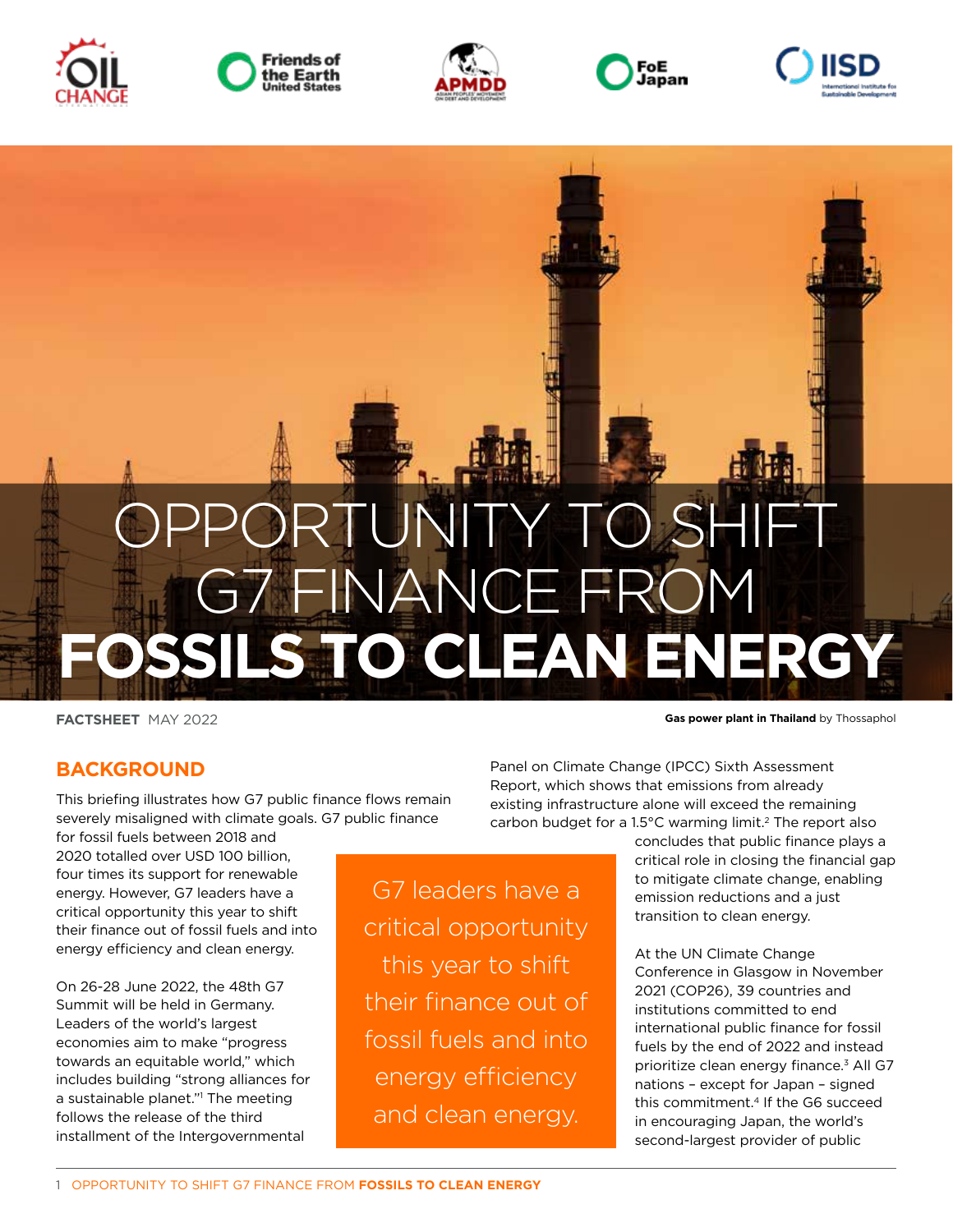finance for fossil fuels, to follow suit, and implement their commitments with integrity, this will help shift billions into energy efficiency and clean energy solutions. Such a shift would provide the most effective response to the compounding debt, war, climate, and energy price crises. Getting Japan on board is especially important as Japan is set to hold the G7 presidency next year.

Fossil fuel financing is also inextricably linked to Russia's inhumane invasion of Ukraine. Reducing Putin's power requires world leaders to move away from importing Russian oil and gas. While G7 leaders agreed to phase out or ban the import of Russian oil in May 2022, some leaders have called for new investments in Liquefied Natural Gas (LNG) projects to replace supply from Russia and are considering backing such projects with public finance.5 It is important to note that many countries with the largest gas reserves are not bastions of democracy and supporting new gas infrastructure contributes to supporting such undemocratic regimes.

Analysis shows that there is no room for investments in new oil and gas production and transport infrastructure in a pathway to net zero. $6$  G7 countries have a responsibility to significantly increase their international clean energy finance, which has stagnated since at least 2015. **In other words, G7 leaders have the necessary evidence, responsibility, and clear mandate to lead the international community away from fossil fuels. They** 

**must end public financing of fossil fuel projects and increase their public finance support for clean energy.**

## **G7 PUBLIC FINANCE IS SKEWED TOWARDS FOSSIL FUELS**

When parties to the United Nations Framework Convention on Climate Change (UNFCCC) adopted the Paris Agreement in 2015, they agreed to make "finance flows consistent with a pathway towards low greenhouse gas emissions and climate-resilient development."7 In 2021, the International Energy Agency's *Net Zero by 2050* scenario called for ending fossil fuel expansion after 2021.8 In April 2022, the IPCC warned that in order to limit warming to around 1.5°C, substantial reductions in fossil fuel use are necessary – global greenhouse gas emissions must peak by 2025 at the latest.9

Despite these agreements and warnings, **G7 countries have increased overall financing for fossil fuels since 2017**. Between 2018 and 2020, G7 public finance for fossil fuels totalled over \$100 billion, which was four times its support for clean energy.<sup>10</sup> This includes financing provided through development finance institutions and export credit agencies. Rather than growing significantly as needed, G7 clean energy finance has stagnated since the adoption of the Paris Agreement.



### **Figure 1: G7 international public finance for fossil fuel, clean and other energy, 2015-2020, USD billions**

Source: Oil Change International Shift the Subsidies Database.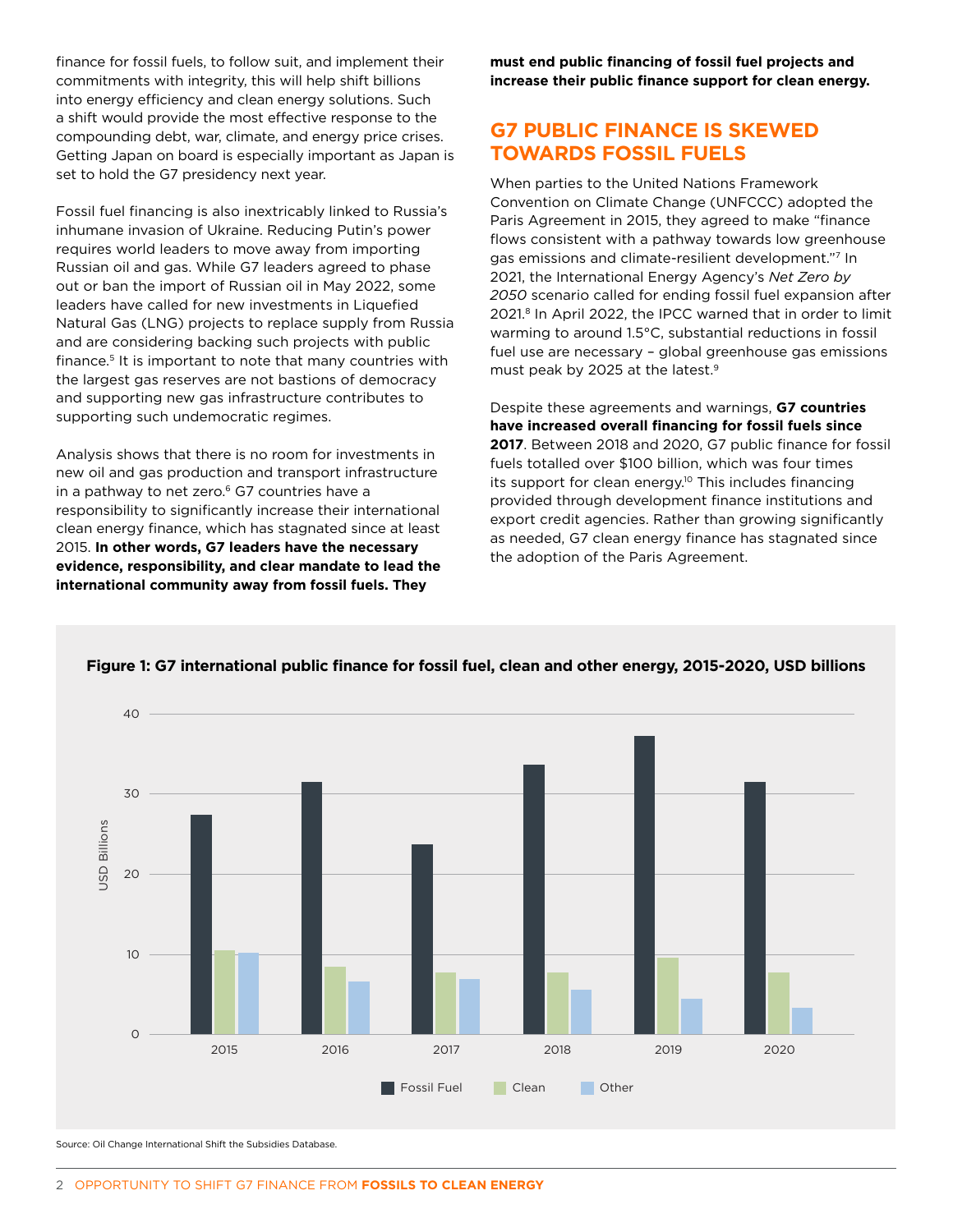At the 2021 G7 Summit, G7 leaders committed to "an end to new direct government support for unabated international thermal coal power generation by the end of 2021"<sup>11</sup> but failed to put a timeline on ending oil and gas support. While G7 countries' public finance for coal declined from roughly \$6.4 billion in 2016 to \$650 million in 2020, public finance for gas jumped from \$11.5 billion to \$18 billion over the same period.

Reliance on oil and gas has proved especially problematic since the Russian invasion of Ukraine. Oil and gas extraction are not only harmful to the environment and local communities, they also expose countries to geopolitical conflicts and volatile fuel prices, as the G7 countries have experienced since Russia invaded Ukraine. In Japan, core consumer prices jumped 0.6 percent in February 2022 – the sharpest rise in the past 41 years – placing a huge burden on domestic consumers and taxpayers.12

Instead of funneling public finance into extracting and subsidizing increasingly risky fossil fuels, a more effective response is to use public finance strategically to reduce dependency on fossil fuels and accelerate the buildout of renewable energy. The IPCC points out that while climate finance to limit warming to 2°C is"a factor of three to six times lower than levels needed by 2030," the global capital and liquidity required to close investment gaps already exist.<sup>13</sup> It falls on world leaders to guide these financial flows towards cleaner, safer choices, signaling

government priorities to help reduce inequities in access to finance and to reduce risks for private investors.

This year's G7 Summit will be a critical opportunity for G7 countries to shift their public finance out of oil and gas and into energy efficiency and clean energy. At COP26 in November 2021, all G7 countries except for Japan signed the Glasgow Statement on International Public Support for the Clean Energy Transition, which includes a commitment to "end new direct public support for the international unabated fossil fuel energy sector by the end of 2022, except in limited and clearly defined circumstances that are consistent with a 1.5°C warming limit and the goals of the Paris Agreement" and prioritize support for the clean energy transition. Unlike last year's G7 commitment, this statement also covers oil and gas. As this year's host, Germany has an important opportunity to build on the Glasgow commitment and encourage Japan, as the second-largest provider of international public finance for fossil fuels, to follow suit. This is particularly timely as Japan prepares to host the G7 next year.

# **A CLOSER LOOK AT JAPAN**

From 2018-2020, the Japanese government provided \$10.9 billion on average each year for overseas oil, gas, and coal projects, making it one of the largest providers of public finance for fossil fuels worldwide, exceeded only by Canada.<sup>14</sup>



**Figure 2: G7 international public finance for fossil fuels by type, 2015-2020, USD billions**

Source: Oil Change International Shift the Subsidies Database.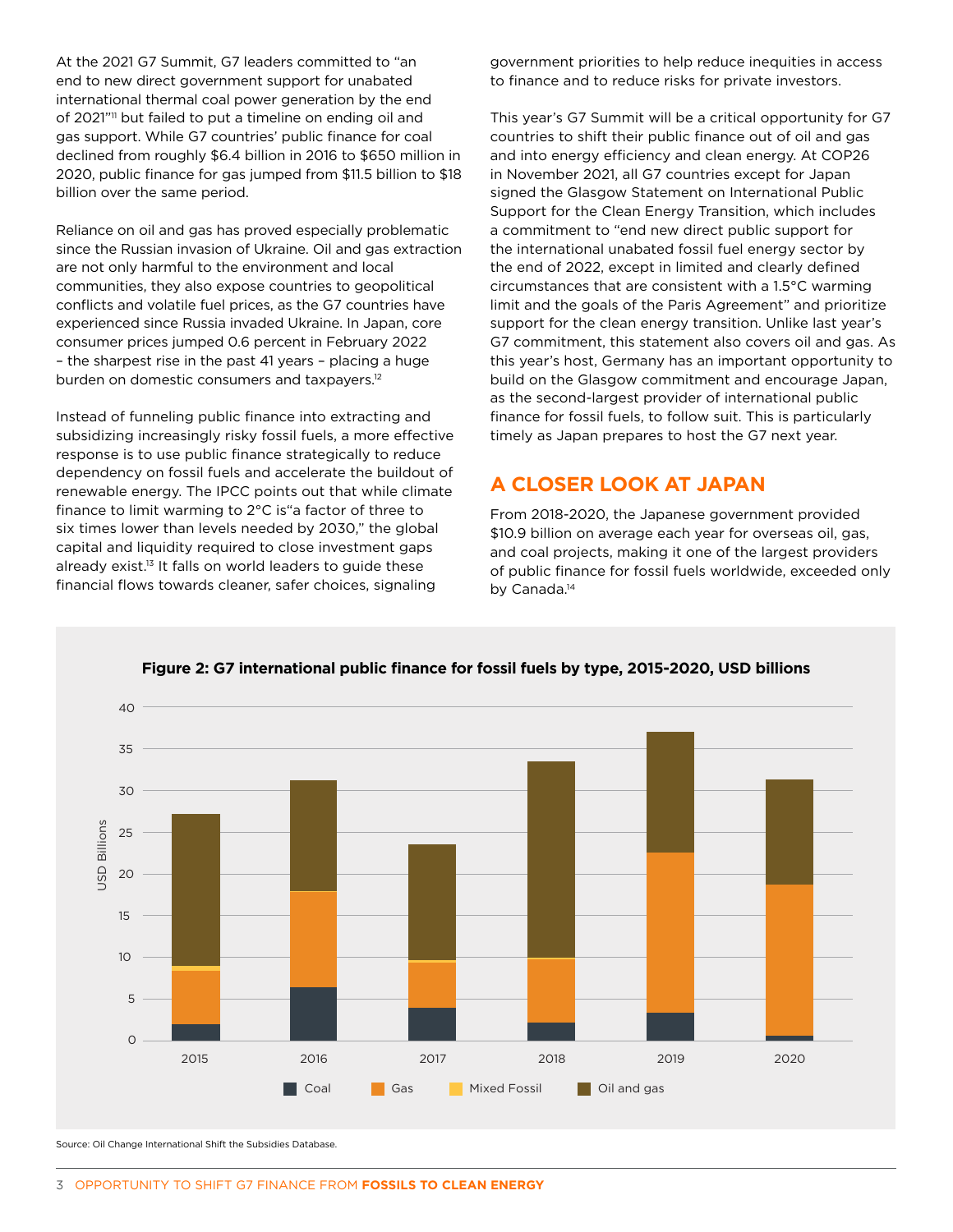#### **JAPAN'S LEADING ROLE IN EXPANDING GAS CONSUMPTION ACROSS ASIA**

While Japan's public financing of coal has been decreasing, the country plays a leading role in expanding gas consumption and infrastructure projects across Asia – particularly LNG projects. Despite Japan's decrease in domestic demand for gas, Japan aims to maintain its influence in the global gas market by playing a role in increasing the demand for gas in the Asian region.<sup>15</sup> In May 2021, Japan pledged \$10 billion to the Association of Southeast Asian Nations' energy ministers to finance LNG and renewables projects through the Asia Energy Transition Initiative (AETI), which aims "to simultaneously achieve sustainable economic growth and carbon neutrality in Asia."16 This follows on a previous \$10 billion commitment to expand LNG markets in 201917 and the repositioning of its state-run Japan Oil Gas and Metals National Corporation (JOGMEC) to allow for financing of Japanese companies involved with midstream LNG infrastructure.18

Research shows that, globally, gas infrastructure expansion is not consistent with the 1.5°C temperature limit of the Paris Agreement,<sup>19</sup> and that clean energy alternatives are available and better suited to deliver on energy access and sustainable development needs in the Global South. Solar is already the cheapest new source of energy in China, India, Thailand, and Vietnam. Renewables will become the cheapest way to supply electricity across Asia before

the end of this decade. Together with advanced grid development and management, as well as increasingly cheaper storage, renewables can provide an affordable, stable backbone for a clean energy economy.<sup>20</sup> However, instead of transitioning to a sustainable, more stable energy future, the Japanese government is entrenching itself and the Asian region deeper into dirty and risky gas infrastructure projects.

### **PROMOTING TECHNOLOGIES TO PROLONG THE USE OF COAL**

Despite Japan's G7 commitment to phase out coal by the end of 2021, Japan is promoting ammonia co-firing which will extend the lifetime of dirty coal plants. However, this technology is not economically viable. Bloomberg New Energy Finance estimates that co-firing coal with 20% ammonia in Japan would add 86% to the levelized cost of electricity of coal-fired power today and 59% by 2040.

JERA, Japan's largest power company, is planning to spend \$600 million to develop ammonia technologies with 70% of the money coming from the government's climate innovation fund. The Japanese Economy, Technology and Industry Minister Koichi Haguida recently signed memoranda to cooperate on ammonia technology with Indonesia, build supply chains for hydrogen and ammonia with Singapore, assist Thailand in mapping its path toward



**Figure 3: G7 international public finance for energy by country, annual average 2018-2020, USD billions**

Source: Oil Change International Shift the Subsidies Database.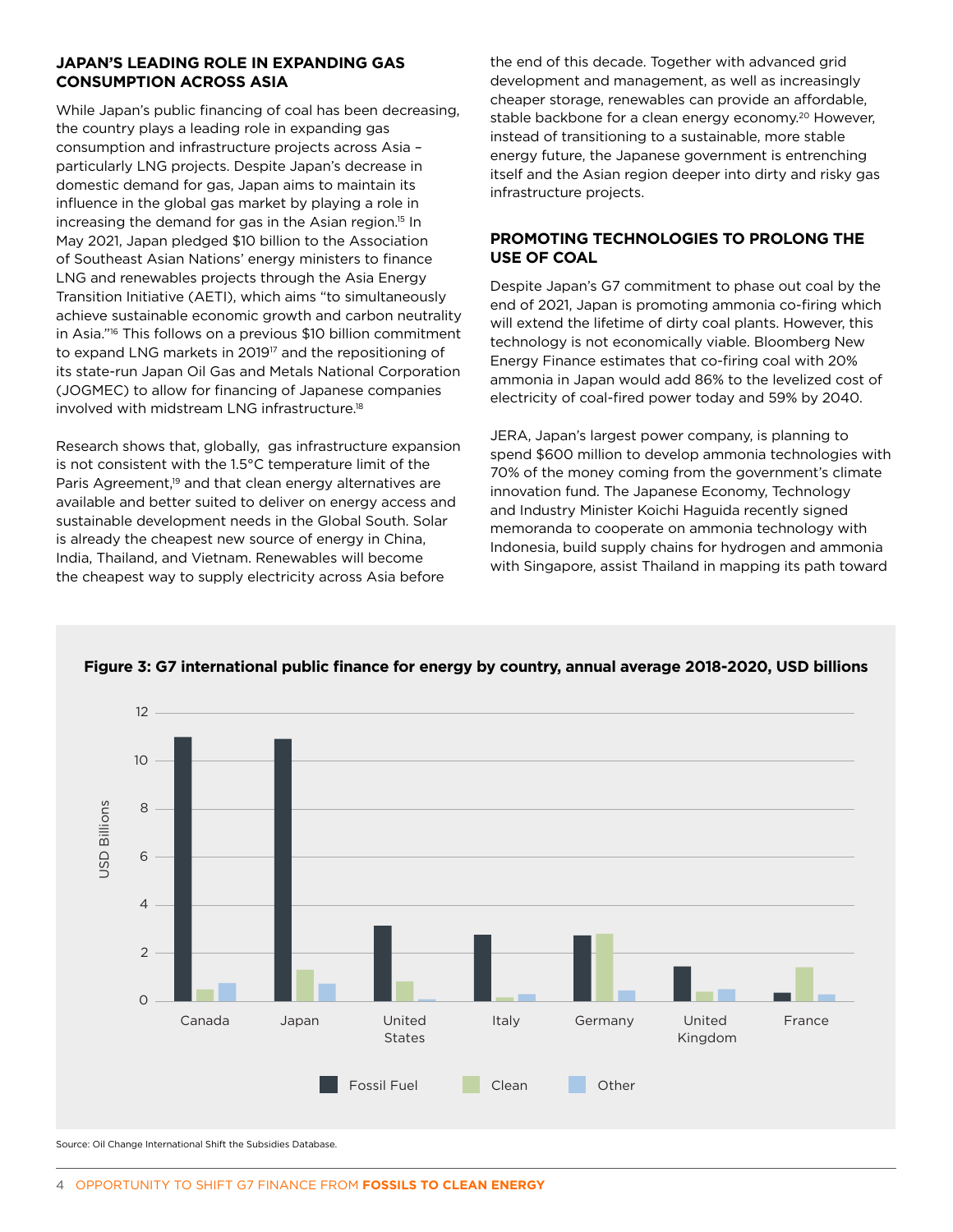decarbonization, and increase production of ammonia with Russia. Ammonia co-firing is a dangerous distraction.

#### **UNDERMINING INTERNATIONAL NEGOTIATIONS ON PUBLIC FINANCE**

Japan has a well-documented track record of blocking international efforts to reach the Paris climate goals and end support for fossil fuels. Most recently, this occurred during the last G7 meeting, as well as at the Finance in Common Summit and the OECD Arrangement on Export Credits in September 2021.<sup>21</sup> This year, there have been reports that Japan has opposed efforts to include language on phasing out domestic coal-fired power plants by 2030 and on international public finance in the upcoming G7 Climate, Energy and Environment Ministerial statement.<sup>22</sup> Japan has already pledged to align its international investments with the Paris Agreement in its Long-term Strategy in 2019, and needs to follow through with its promises.<sup>23</sup>

## **CALL FOR G7 NATIONS TO END PUBLIC FINANCE FOR FOSSILS AND INVEST IN CLEAN ENERGY**

This year's G7 Summit is a huge opportunity for G7 nations to build on the Glasgow commitment and take a united stand against unsustainable and risky fossil fuels. It is critical that the Japanese government join its fellow G7

nations in endorsing the commitment and ending its public finance for fossil fuels.

This would build on the international momentum created by the UK's leadership at COP26 and the global move away from Russian fossil fuels. The necessary response to the compounding debt, war, climate, and energy price crises is to strategically use public finance to reduce dependency on volatile, conflict-fueling fossil fuels and to accelerate the buildout of renewable energy without further increasing debt burdens.

If G7 leaders do not make clear, fixed commitments to end fossil fuel financing this year, there is a significant risk that Japan, as next year's G7 host, will dilute G7 commitments on public finance and advance its own interests in gas

The Japanese government is entrenching itself deeper into dirty and risky gas infrastructure projects in Asia and globally.



### **Figure 4: Japan public finance for energy, 2016-2020, USD billions**

Source: Oil Change International Shift the Subsidies Database.